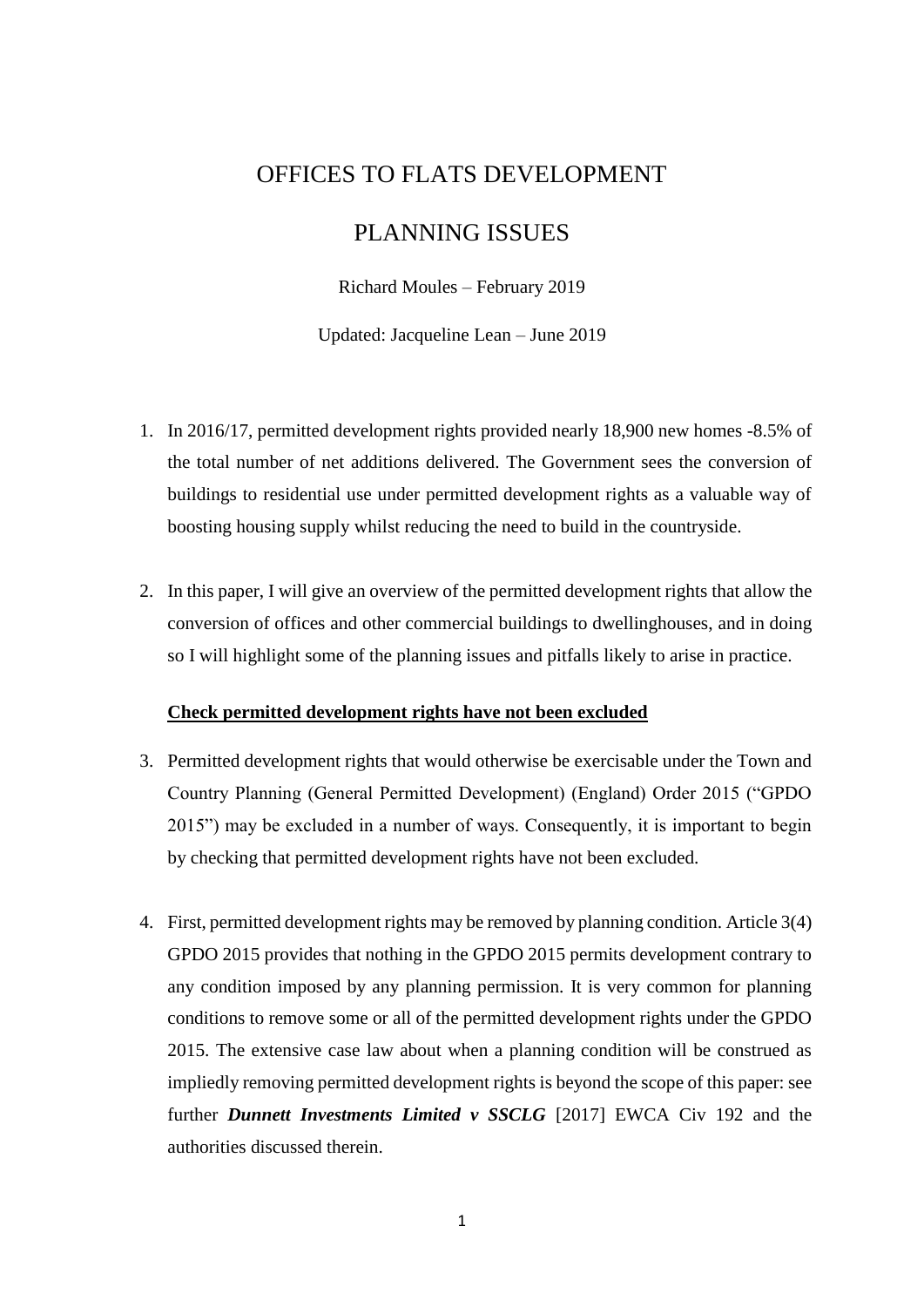- 5. Secondly, the use of a property may also be controlled or constrained by a s.106 planning obligation. This would not actually remove permitted development rights, but carrying out the permitted development might amount to a breach of a covenant in the s.106 agreement.
- 6. Thirdly, the use of the property might be constrained by restrictive covenants.
- 7. Fourthly, the Local Planning Authority ("LPA") might have removed some or all permitted development rights throughout its area, or over a specified part of its area by means of a direction under Article 4 GPDO 2015.

# **Residential conversion of commercial offices**

# **Introduction**

- 8. Class O of Schedule 2, Part 3 of the GPDO 2015 permits the change of use of a building and any land within its curtilage from a use falling within Use Class B1(a) (offices) to a use falling within Use Class C3 (dwellinghouses).
- 9. Class O grants planning permission for a material change of use only. Consequently, the development permitted by Class O does not include any building operations in connection with the residential conversion of the building. Any such works therefore require planning permission, unless they are exempt from the definition of development by virtue of s.55(2)(a) Town and Country Planning Act 1990 (because they only affect the interior of the building, or do not materially affect the external appearance of the building.
- 10. There is no floorspace limit in respect of the size of office building that can be converted. Nor is there any maximum or minimum limit as to the number or size of any individual dwellings that can be created. This is important because many development plans contain minimum acceptable sizes for new flats. Those minimum standards do not apply to development under Class O.
- 11. In an appeal in Hounslow (ref 2228951), the LPA argued that the proposed residential units to be created by converting an office building were too small to be classified as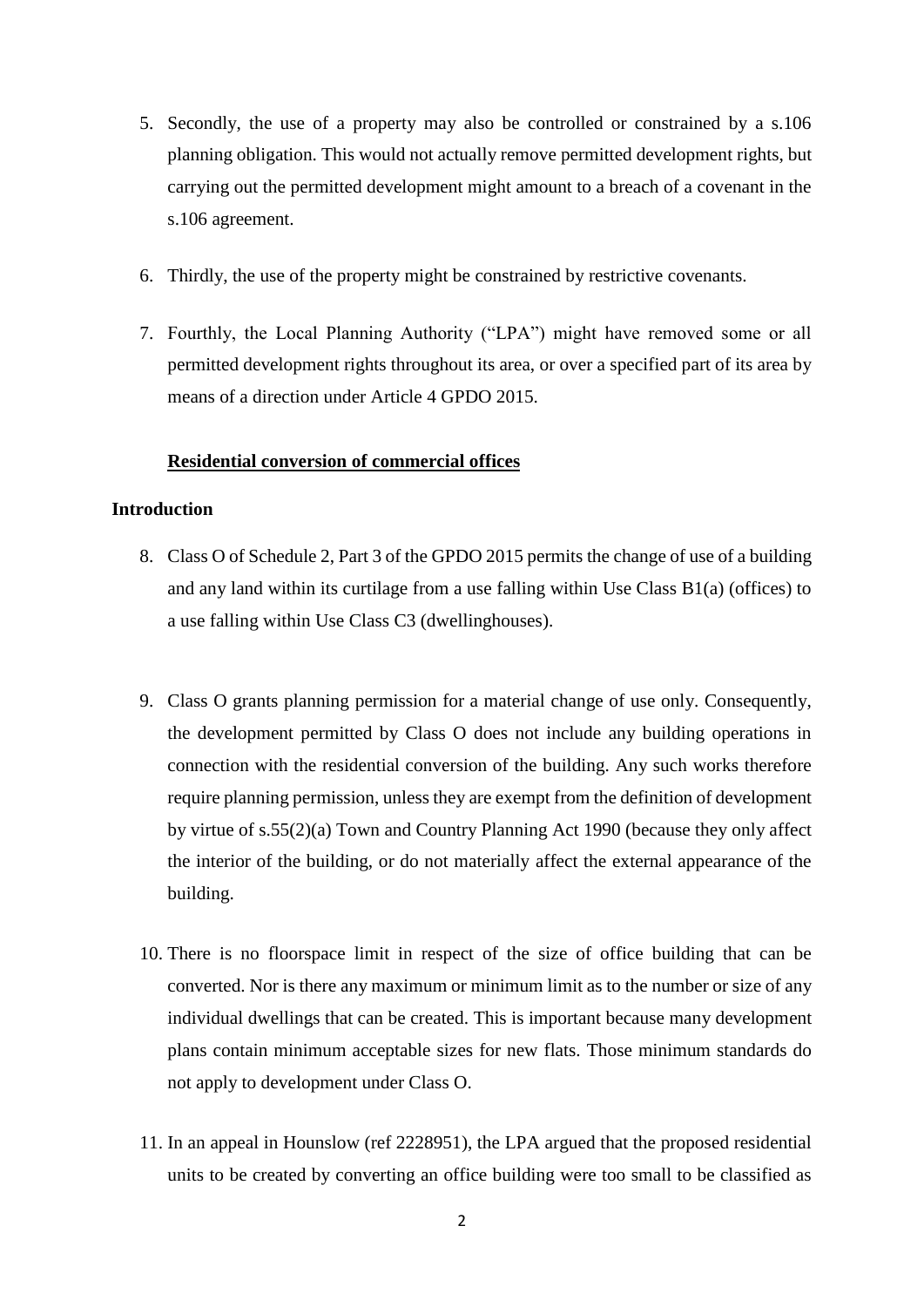dwellinghouses. The proposed units were between 18 sq m and 22 sq m in floor area, and comprised a living space with a foldaway bed, kitchenette, and a shower and toilet. The Inspector found that the proposed units fell within Class O because there was no minimum size and the units would meet the test in *Gravesham BC v Secretary of State for the Environment* (1984) P&CR 142 because the building would be constructed or adapted for use as a dwellinghouse i.e. it would be a building that provides for the main activities of, and ordinarily affords the facilities required for, day-to-day private domestic existence.

12. Similarly, in another appeal in Hounslow (ref 2228868), the Inspector rejected the LPA's reliance upon the minimum space standards in the London Plan. The Inspector held that as long as the proposed units provided the facilities for day-to-day living (i.e. they satisfied the *Gravesham* test), they qualified as permitted development.

#### **Not on Article 2(5) land**

- 13. The Secretary of State has granted certain LPAs exemptions from the provisions of Class O: see the list of Article 2(5) land in Part 3 of Schedule 1 to the GPDO 2015. The list includes the Central Activities Zone and Tech City, London, the whole of Kensington and Chelsea, and parts of Tower Hamlets and Newham.
- 14. This exclusion was extended by 3 years, until 30 May 2019, in order to give the LPAs time to make Article 4 Directions to remove the Class O right. The effect of this exclusion is that the change of use from office to residential is not *currently* permitted development in those areas. After 30 May 2019, the Class O right will apply to those areas, subject to any Article 4 Directions that have been made by the individual LPAs.
- 15. Article 4 Directions are now in effect in respect of the CAZ in (inter alia) Lambeth, Islington, Westminster, Southwark & Camden.

#### **The need for a qualifying office use**

16. The building will only qualify for conversion under Class O if it was used as an office falling within Use Class  $B(1)(a)$  (offices) on 29 May 2013 or, in the case of a building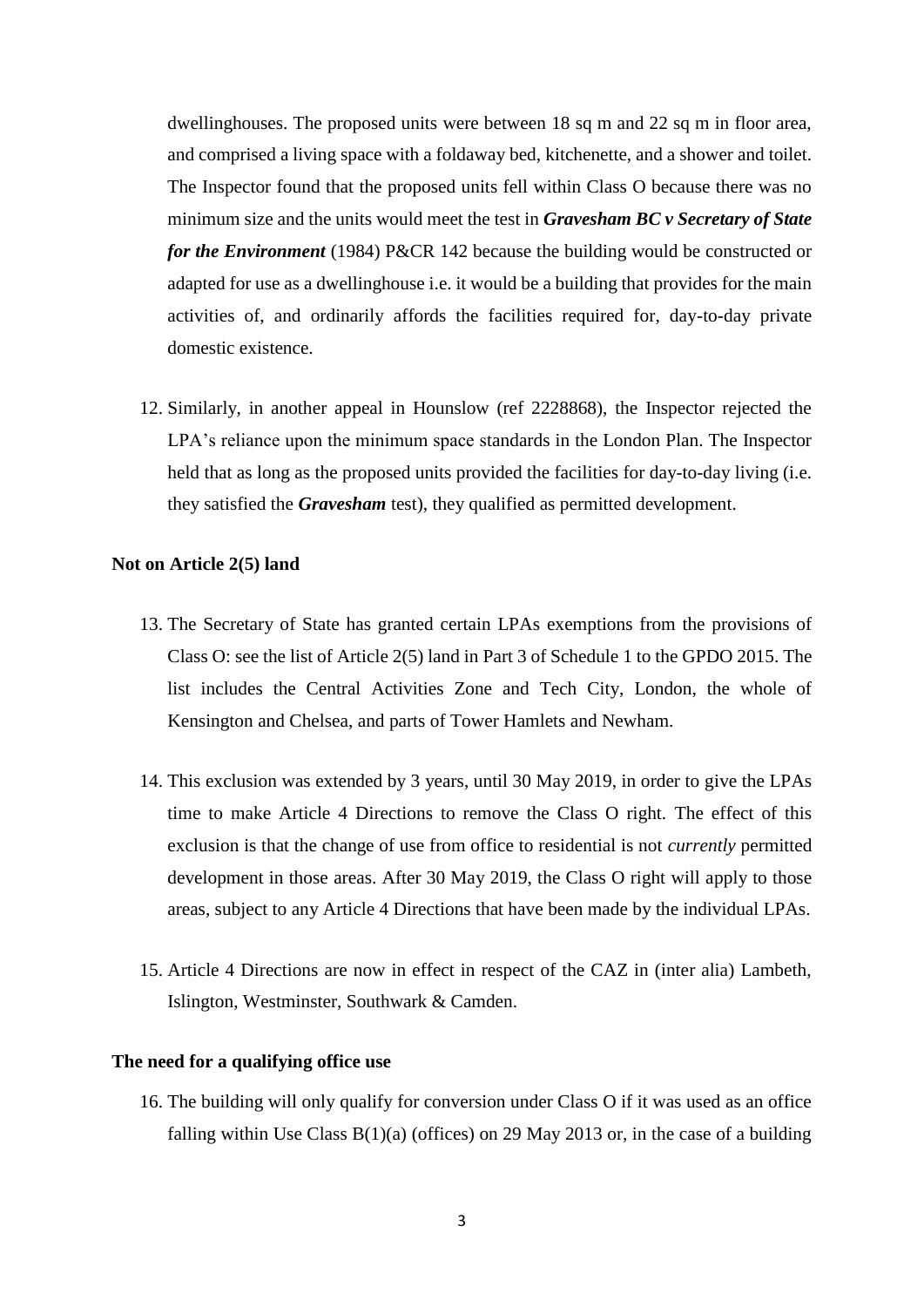which was in use before that date but was not in use on that date, when it was last in use: Class O.1(b).

- 17. It is important to ensure that the existing use of the building does in fact fall within Class B(1)(a). This can raise difficult questions of fact and degree. For example, in an appeal in Manchester (ref 3142881), the LPA had refused prior approval for the residential conversion of a solicitor's office on the ground that the use fell within Use Class A2, rather than Class  $B(1)(a)$ . The Inspector noted the Court of Appeal's decision in *Kalra v Secretary of State for the Environment* (1996) 72 P&CR 423, to the effect that a solicitor's practice does not always fall within Class A2 depending upon whether the services are provided "principally to visiting members of the public". The Inspector then examined the Appellant's evidence that the current occupant of the building was a solicitor's practice specialising in criminal law, and that client contact was predominantly via the telephone or via the duty solicitor scheme directly at the police station. Although the Appeal was dismissed on other grounds, the decision illustrates the importance of a developer providing sufficient evidence of a qualifying use to satisfy the LPA (or an Inspector on appeal).
- 18. It should also be noted that the change of use under Class O can be carried out only where the planning unit in question is solely used as an office within Class  $B1(a)$ . This limitation is important in situations where the use of the property as a whole comprises several distinct functions, including an office. There are two possibilities, first as a matter of fact and degree the office use might constitute a separate planning unit applying the test in *Burdle v Secretary of State for the Environment* [1972] 3 All ER 240, at 244 (essentially a planning unit is the unit of occupation until or unless a smaller unit is identified which is in separate use, both physically and functionally). Secondly, if the office use is only one element of a mixed use within *the same* planning unit, then the building will be in a *sui generis* use and it will not qualify for residential conversion.

#### **Other exclusions**

19. Residential conversion of offices is excluded if the building is a listed building, or is within the curtilage of a listed building, or contains a scheduled monument: O.1(f)-(g).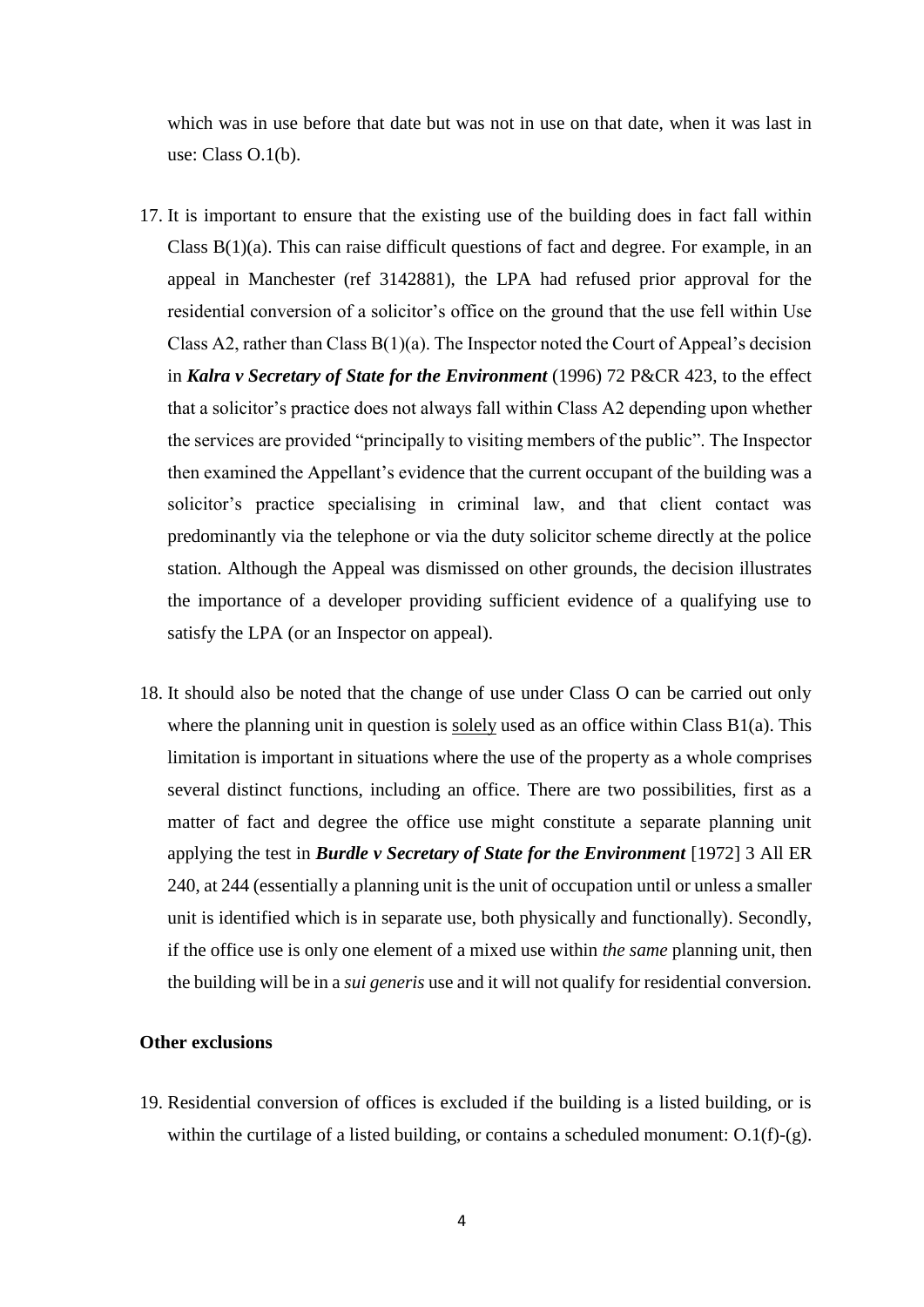NB there is no exclusion in respect of conversion under Class O in conservation areas or World Heritage Sites.

- 20. Permitted development is excluded if the site is or forms part of a safety hazard area or is or forms part of a military explosives area: O.2(d)-(e). A safety hazard area is an area notified to the LPA by the Health and Safety Executive ("HSE"), and a military explosives area is an area, including an aerodrome, depot or port, within which the storage of military explosives has been licenced by the Secretary of State.
- 21. An example of the safety hazard area exclusion being relevant in London is provided by an appeal in Lambeth (ref 3005268) where prior approval was refused because the office building was within an HSE consultation zone. The Inspector found that the exclusion was an absolute bar to permitted development and it was irrelevant that the nearby gasholders which had led to the designation were empty and disused so as to no longer pose a risk.

# **Prior approval**

- 22. The change of use from office to residential under Class O is subject to the condition in O.2(1) that before beginning the development, the developer must apply to the local planning authority for a determination as to whether the prior approval of the authority will be required as to:
	- (a) Transport and highway impacts of the development
	- (b) Contamination risks on the site
	- (c) Flooding risks on the site
	- (d) Impacts of noise from commercial premises on the intended occupiers of the development.
- 23. Paragraph O.3 defines "commercial premises" to mean "any premises normally used for the purpose of any commercial or industrial undertaking, which existed on the date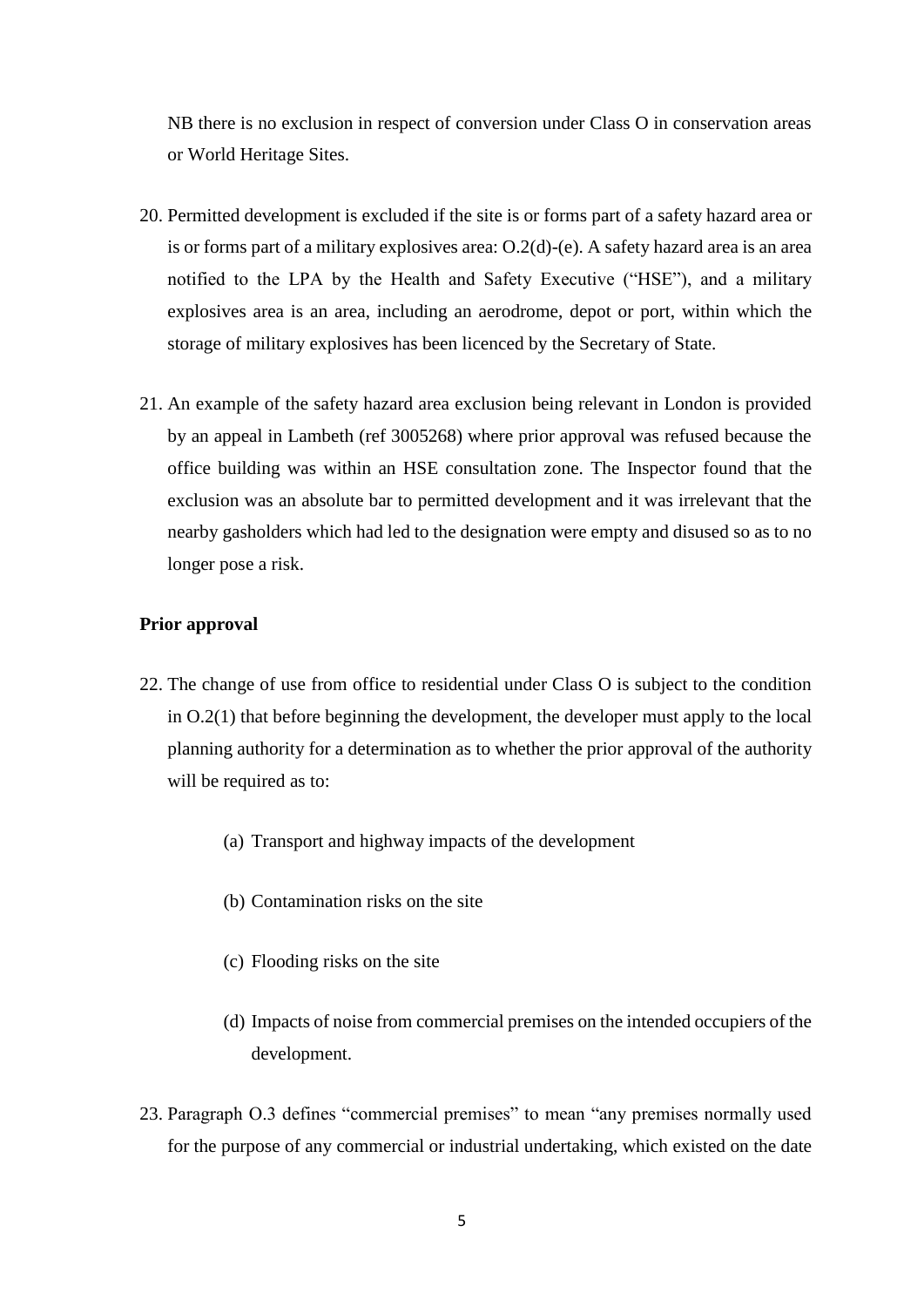of the prior approval application and includes any premises licensed under the Licensing Act 2003 or any other place of public entertainment".

24. Crucially, in determining a prior approval application, the LPA is not granting a planning application; it is simply deciding whether its prior approval is required *in respect of the specified matters only* (i.e. transport and highway impacts, contamination risks on site, flooding risks on site and noise impacts from commercial premises). Consequently, the LPA is not able to take into account other considerations that it would be able to consider were it determining a planning application e.g. the sufficiency of the amenity space each dwellinghouse has. As the Planning Practice Guidance explains:

#### **What is prior approval?**

Prior approval means that a developer has to seek approval from the local planning authority that specified elements of the development are acceptable before work can proceed. The matters for prior approval vary depending on the type of development and these are set out in full in the relevant Parts in Schedule 2 to the General Permitted Development Order. A local planning authority cannot consider any other matters when determining a prior approval application. (emphasis added)

Paragraph: 026 Reference ID: 13-026-20140306

- 25. Applications for a determination as to whether prior approval is required are made in accordance with the procedural requirements of paragraph W. Paragraph  $W(13)$ provides that the LPA may grant prior approval unconditionally, or subject to conditions reasonably related to the subject matter of the prior approval. This power to impose conditions is strictly limited to the matters specified for prior approval (transport and highways etc), and does not give the LPA carte blanche to conditions relating to the entirety of the proposed development.
- 26. In *Pressland v Hammersmith and Fulham LBC* [2016] EWHC 1763 (Admin), John Howell QC (sitting as a Deputy High Court Judge) held that an application could be made under s.73 of the Town and Country Planning Act 1990 for the development of land without complying with conditions subject to which a previous planning permission was granted by development order such as the GPDO 2015.
- 27. There is no prescribed application form. Even though many LPAs have devised their own prior approval application form, an applicant is not required to use the LPA's form. An application will be valid provided it complies with the requirements of paragraph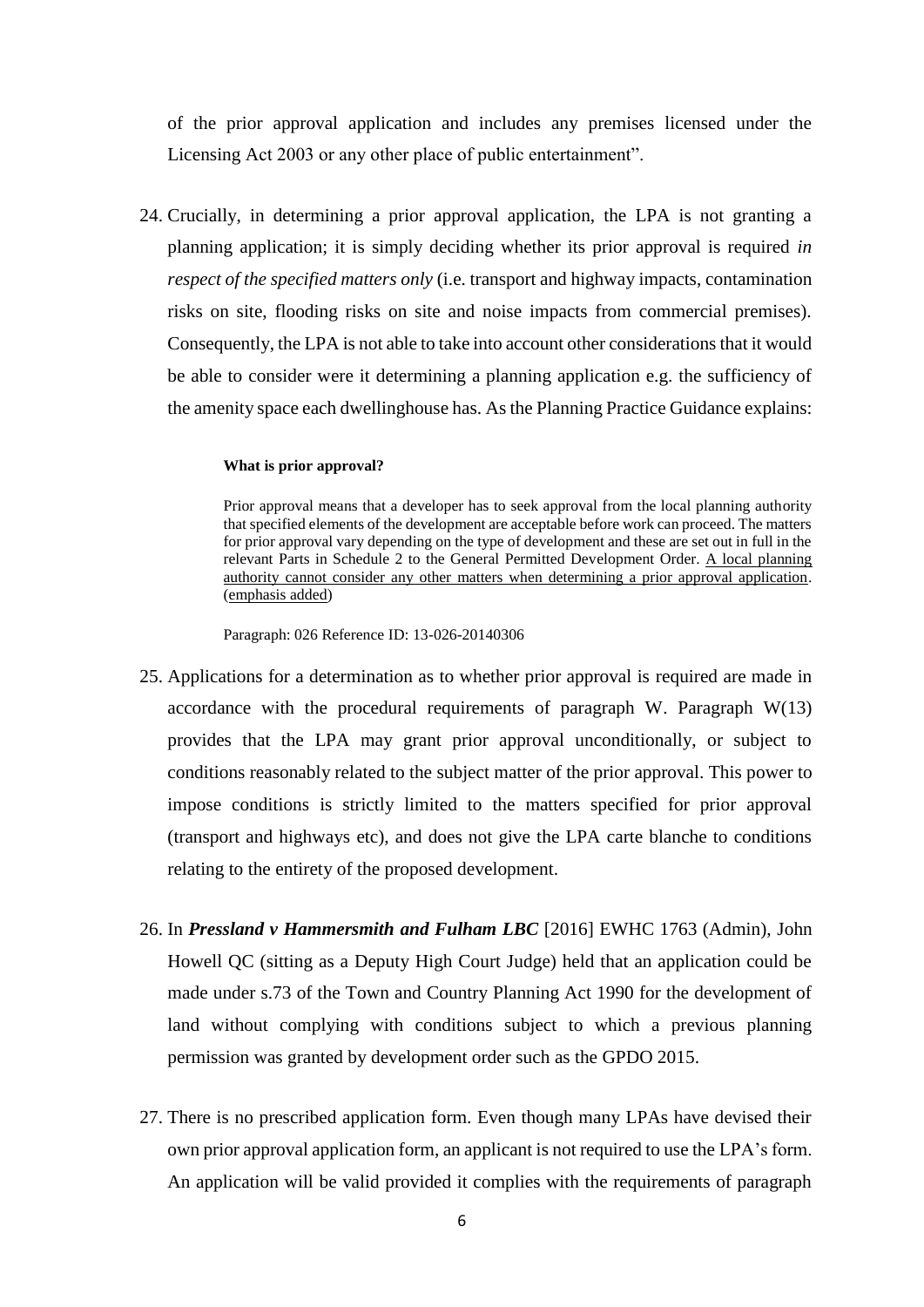W and an LPA may not impose additional requirements: *Murrell v Secretary of State for Communities and Local Government* [2010] EWCA Civ 1367.The Court of Appeal held that:

- (1) Whether an application is valid is an objective question of law;
- (2) The application for a determination as to whether prior approval is required does not need to be in any particular form and does not need to be accompanied by anything more than what is prescribed by the GPDO;
- (3) It is not mandatory to use a local planning authority's standard form or provide information beyond that prescribed in the GPDO.
- 28. On facts of *Murrell*, the applicant did not need to provide the requested proposed elevations or a block plan, nor did he need to use LPA's form in order for his application to be valid. The local planning authority was entitled to ask for such further information, but it was not entitled to refuse to treat the application as a valid application until that further information was received.
- 29. In terms of the time when an application must be made, paragraph  $W(11)$  provides that:

"(11) The development must not begin before the occurrence of one of the following—

(a) the receipt by the applicant from the local planning authority of a written notice of their determination that such prior approval is not required; (b) the receipt by the applicant from the local planning authority of a written notice giving their prior approval; or (c) the expiry of 56 days following the date on which the application under sub-paragraph (2) was received by the local planning authority without the authority notifying the applicant as to whether prior approval is given or refused.

30. In *Winters v SSCLG* [2017] EWHC 357 (Admin), the Court (John Howell QC) upheld an Inspector's decision dismissing an appeal against the LPA's refusal to grant prior approval for a house extension under Schedule 2 Part 1 para A4 of the GDPO where building works had begun before the application was made. In *Quaystone Properties Limited v SSCLG* (CO/591/2016), the Court (Lang J on renewal) refused permission under s.288 TCPA 1990 to challenge a similar decision in respect of an application for prior approval under Class O where conversion of the offices to flats had commenced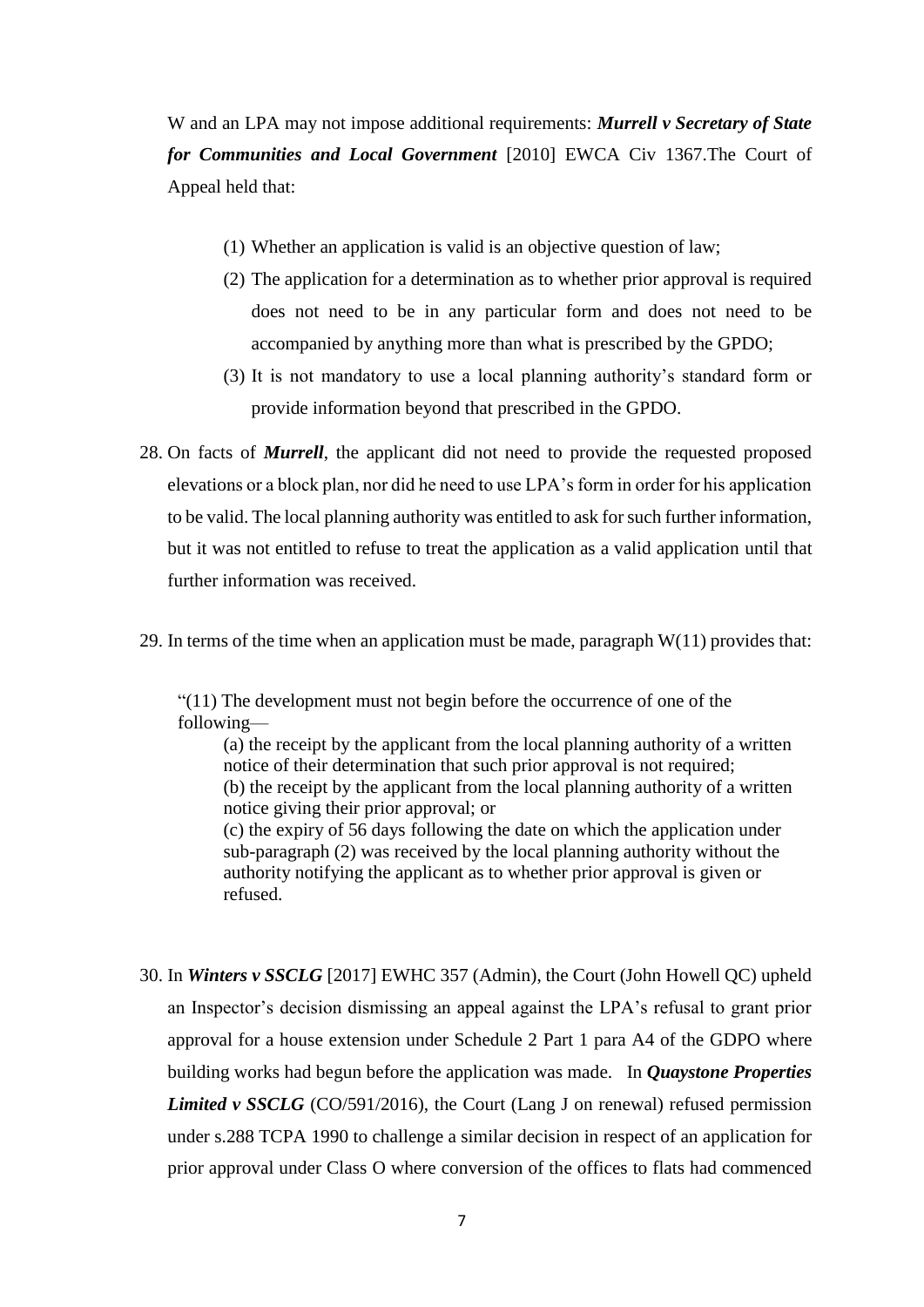before the application was made, and completed by the time of the Inspector's site visit. The developer has sought permission from the Court of Appeal.

- 31. Paragraph W(11) establishes a 56 day rule whereby the permitted development in question can be begun upon the expiry of 56 days following the date on which the application was received by the LPA without the authority notifying the applicant as to whether prior approval is given or refused.
- 32. In *R (on the application of Orange PCS Ltd) v Islington LBC* [2006] EWCA Civ 157 [2006] J.P.L. 1309, the claimant had installed telecommunications equipment pursuant to a prior approval notice granted under Part 24 of Schedule 2 to the GPDO. The work carried out did not, however, comply with the specifications. Subsequently, the site was designated as a conservation area and the local planning authority took the view that the permitted development rights granted under the GPDO a longer applied. The authority contended that the planning permission granted by the GPDO only accrued or crystallised when the work was substantially completed. Laws L.J. rejected that contention and held that where prior approval is granted, or where the local planning authority determines that prior approval was not required, the planning permission crystallises and it benefits accrue at the time when the favourable response of the local planning authority is received.
- 33. It is worth setting out the relevant parts of the judgment in full:

"14 I think there are difficulties however the case is regarded. One may perhaps postulate two extremes. Take, first, the proposition that since the General Development Order grants planning permission, permission to carry out all the forms of development permitted by Part 24 accrued when the development order came into effect subject only to a prohibition on commencement until stipulated conditions were fulfilled where that applied. That would mean that the exception to permission in a case of Article  $1(5)$  land, provided for by paragraph A.1 (h), would only apply where the relevant land was already Article 1(5) land at the time the development order came into force. That seems most improbable and no one contends that it is the right approach.

15 Take, secondly, the proposition that Part 24 permission only accrues when the work is substantially completed so that if, at any time before that event, the land becomes Article 1(5) land the planning permission is defeated. That is, in my judgment, even more improbable. It would mean that developers might begin operations not knowing whether they enjoyed an effective planning permission or not.

16 Mr Taylor has suggested that some support may nevertheless be obtained for this latter approach by a decision of Mr Justice Ouseley in a case named Watts [2002] EWHC Admin 993.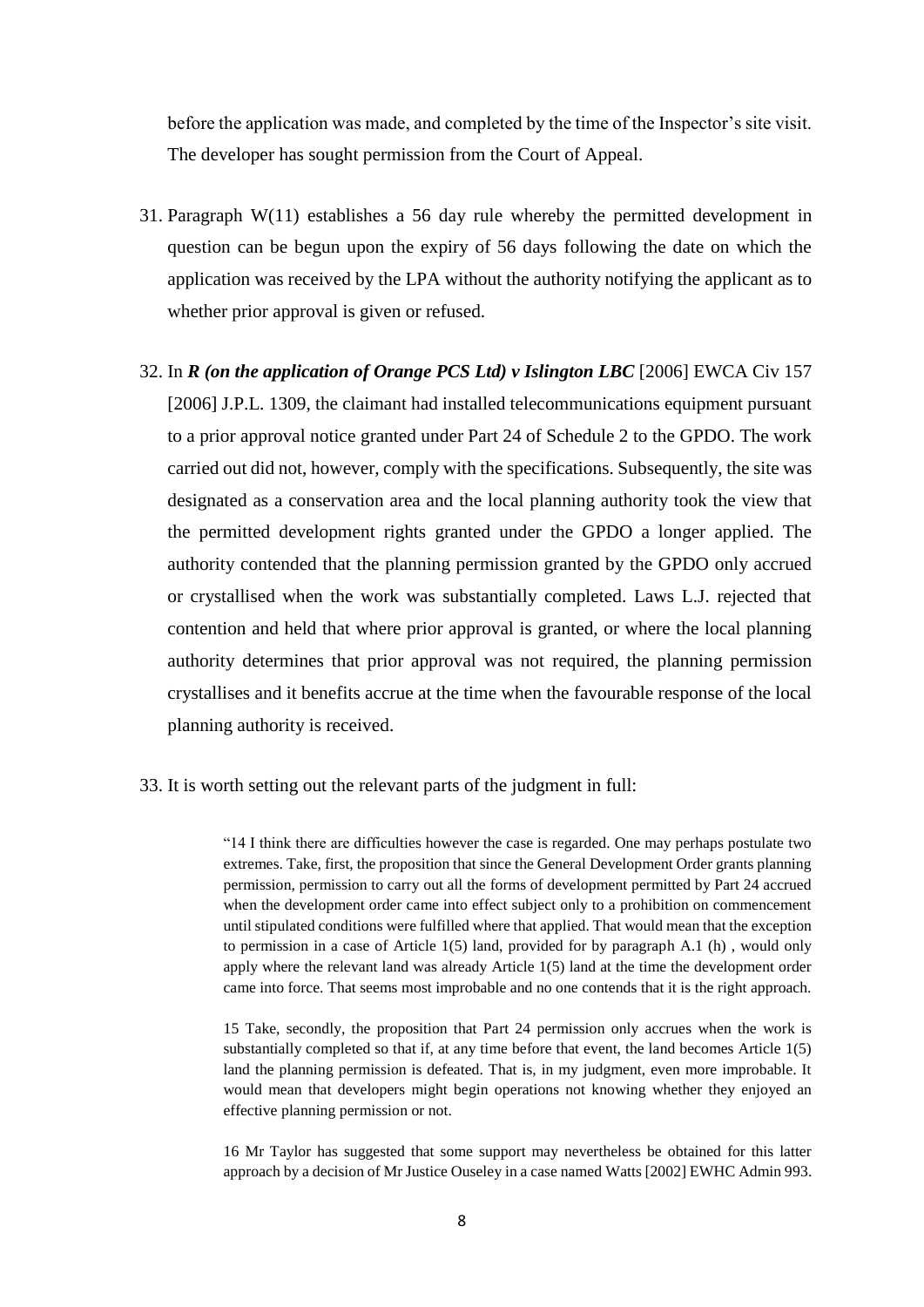That case dealt with a different form of development under the development order. I will refer to it briefly later.

17 I would reject the two extremes I have postulated.

18 The question then arises — what middle way can be found consistent with principle and the statutory language? Plainly the Development Order has to be read as a whole. Certainly Part 24 has to be read as a whole. Thus the grant of planning permission for class A development and its withholding by paragraph A.1(h) have to make sense in the light of each other. It seems to me therefore that if we contemplate the notional case of a prospective developer who has not yet taken any steps to carry forward his development — whether by seeking prior approval, commencing works or otherwise — and who, on a particular date, asks the question "Does he have an approved right to install telecommunications apparatus on a particular site?" the answer will be "Yes, unless on the facts then prevailing any of the exceptions including paragraph A.1(h) apply." So much is consistent with the concession made by Mr Katkowski that in a "nonprior approval" case no right to develop accrued until work had begun. I note in passing that this concession is incorrectly recorded by the judge at the start of paragraph 41 as going to the time when the work had been substantially completed.

19 It seems to me that in a non-prior approval case once the work has been done the advent of conservation area status cannot condemn the development as unlawful. The planning permission has been implemented; work has been done and expense incurred on the faith of it.

20 It is true, as Mr Taylor submitted this morning, that in such a case the developer — perhaps a home owner — will have incurred expense before starting the work and that expense would not be compensatable if then the conservation area is designated before the works are commenced. The matter is, no doubt, inevitably rough and ready, but a point has to be fixed somewhere for the crystallisation of the benefits given by the planning permission; and it seems to me that the start of the works provides at least a desirable degree of certainty.

21 So much for a non-prior approval case. What about a case where prior approval has to be sought, as here? The judge thought this instance was not at all straightforward. I am bound to say that I have some sympathy with that. It seems to me, as Mr Katkowski submits, that in a prior approval case the analogue to the commencement of work in a non-prior approval case is the application for prior approval and receipt of and reliance on the planning authority's response. In making the application the developer must have committed resources to assembling the required materials.

22 In a case where, in response, the planning authority grants prior approval, unlike this case where the response was that approval was not required, it would surely be unjust if the developers' inevitable reliance on the grant could be defeated by the adventitious fact of a conservation area designation. Cases like the present where no approval is required cannot be in a different category.

23 I would not fix the date at which the planning permission crystallises or its benefits accrue in a non-prior approval case at the moment of commencement of the work but at the time when the favourable response of the local planning authority is received.

24 As Mr Katkowski submitted this morning, there is a strong parallel between the prior approval process and the process of the grant of planning permission by a local planning authority in the ordinary way. In that latter case, as far as I can see, it is beyond contest that the planning permission once granted cannot be undermined by a later change in the status of the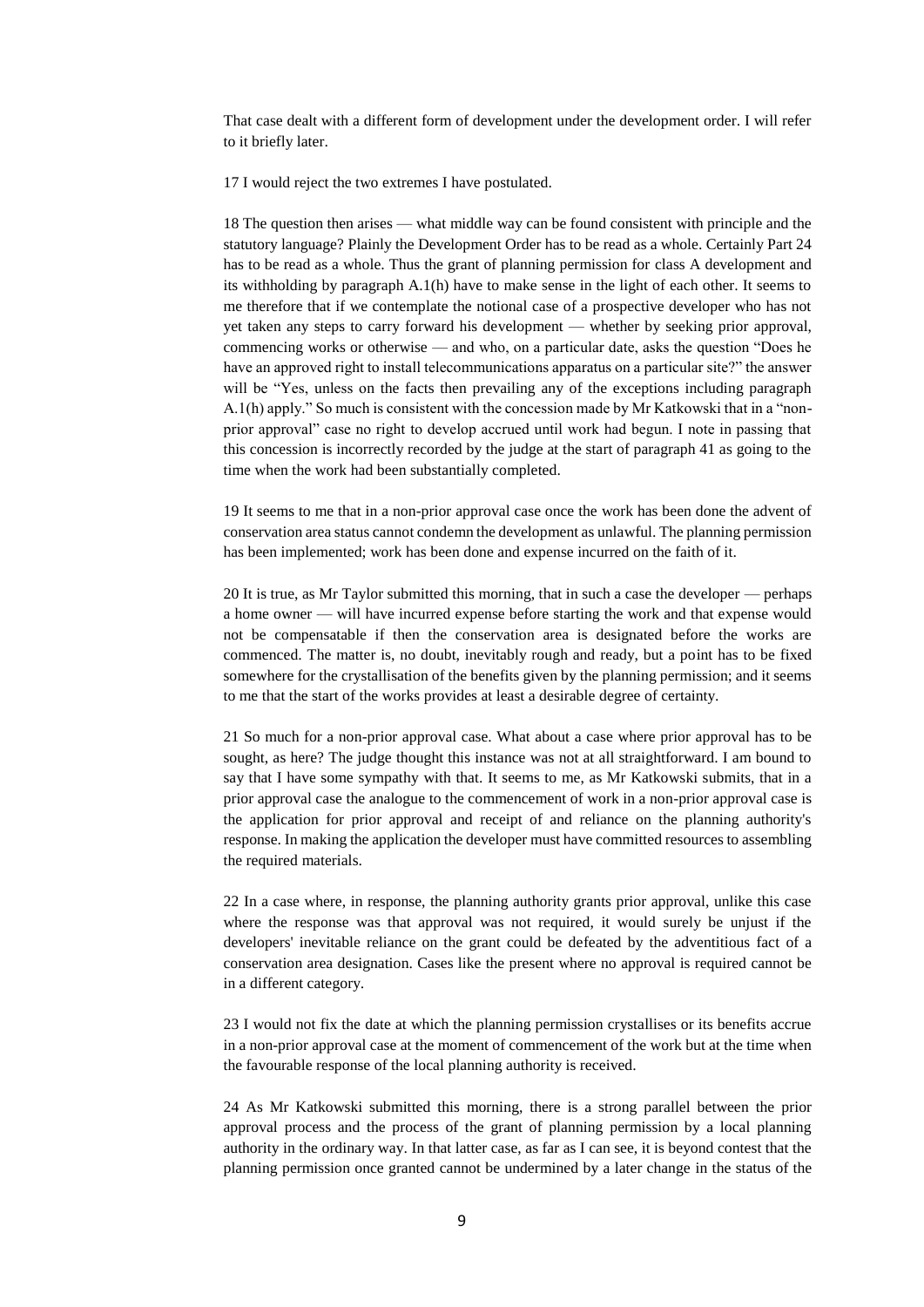land save, I suppose, where there is expressly restrospective legislation or something of the kind. Mr Katkowski submitted also that prior approval fixes the particular location and details of the development and the time within which it may be carried out. Those matters seem to me to be grist to the same mill.

...

28 In all the circumstances, then, I agree with the judge. In a prior approval case the planning permission accrues or crystallises upon the developers' receipt of a favourable response from the planning authority to his application. I acknowledge the court, in dealing with the conundrum presented by this case, has had to deploy ideas such as accrual and crystallisation which do not appear on the face of the legislation. But the two extremes to which I referred earlier demonstrate the need for an approach to be taken to the statute — notwithstanding that it requires assistance from such sources — that produces in the end fairness and overall conformity with the scheme and the planning legislation."

- 34. The decision in *Orange* was followed by the Court of Appeal in *R (on the application of Murrell) v Secretary of State for Communities and Local Government* [2012] 1 P & CR 6, which concerned a proposal to erect a cattle shelter pursuant to the permitted development rights conferred by Part 6 of Schedule 2 of the GPDO. That Part of the GPDO granted a permitted development right subject to conditions, including that the developer applied to the local planning authority for determination as to whether its prior approval was required in relation to the siting, design and external appearance of the building.
- 35. The claimant applied for such determination. The local planning authority responded that the application was invalid and did not comply with the statutory requirements, including having been on an out of date form and requiring further documents. The claimant sent a new completed form and requested documents to the authority. The authority acknowledged receipt of the form, but 22 days later (30 days after it had received the original application). It determined that prior approval was required and that such approval was refused because the proposed development did not comply with planning policies. The claimant contended that the first application was valid and consequently the 28 day period for determining whether prior approval was required had expired and planning permission for the development had accrued before the authority's decision was made.
- 36. The Court of Appeal agreed with the claimant and held that the ratio in *Orange* applied not only to cases were prior approval was granted or the authority decided it was not needed, but also to cases where within the statutory period for considering the need for prior approval no response was given: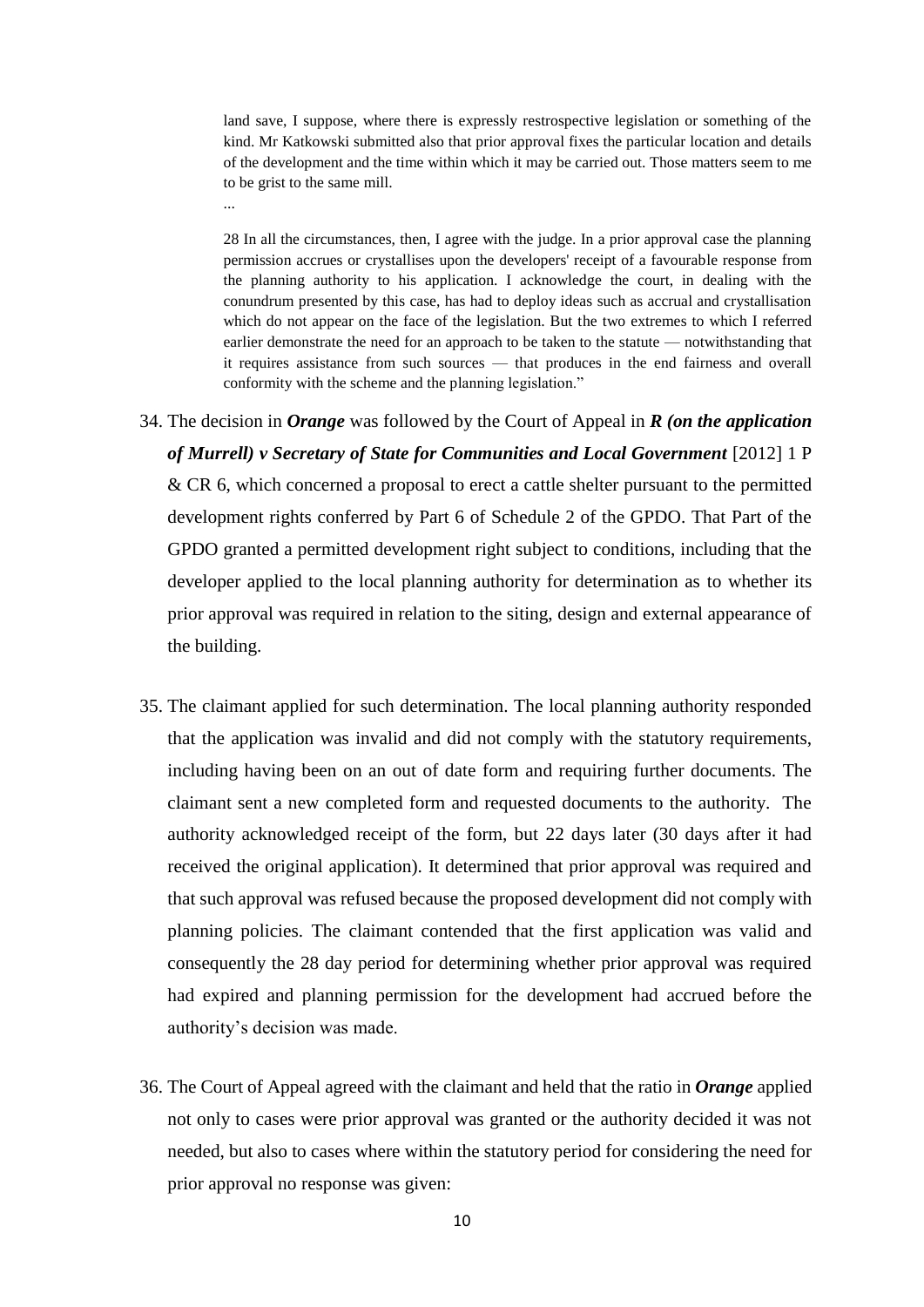"28 In my judgment, the appellants' case on this issue is well founded. The original application received on 1 December complied with the statutory requirements and was a valid application. The statutory 28-day period for consideration of the need for prior approval ran from that date. The mistakes made by the council in the handling of the application, and the fact that the appellants submitted a new form and further plans in accordance with the council's request, did not stop the clock running or otherwise affect the position. On the expiry of the statutory period, on 28 December, permission for the development accrued under the GPDO. The council's determination of 31 December came too late to have any legal effect. ...

41 That conclusion is supported by *R (Orange Personal Communications Services Ltd) v Islington LBC [2006] EWCA Civ 157, [2006] JPL 1309* . In that case, which arose under Part 24 of Schedule 2 to the GPDO, prior approval had been applied for and a notice had been issued that prior approval was not required, but at a later date the area had been designated a conservation area. There were certain factual complications but the essential issue was whether the developer had an accrued right to develop the site (in accordance with the details submitted in the application for prior approval) at least from the date of issue of the prior approval notice, so that the right to develop was unaffected by the subsequent designation of the conservation area. The court answered that issue in the affirmative. Laws LJ, with whom the other members of the court agreed, stated at para 28:

"In a prior approval case the planning permission accrues or crystallises upon the developers' receipt of a favourable response from the planning authority to his application. I acknowledge the court, in dealing with the conundrum presented by this case, has had to deploy ideas such as accrual and crystallisation which do not appear on the face of the legislation. But the two extremes to which I referred earlier demonstrate the need for an approach to be taken to the statute – notwithstanding that it requires assistance from such sources – that produces in the end fairness and overall conformity with the scheme and the planning legislation."

In reaching that conclusion, Laws LJ considered and rejected a contention that the benefit of the permission did not accrue or crystallise until work had been started (see paras 23 and 25 of his judgment).

42 The court in *Orange Personal Communications Services Ltd* was not considering a case where an application for prior approval has been duly made but there has been no determination or notification within the 28 day period. Application of the court's reasoning, however, leads inevitably to the conclusion that planning permission in such a case accrues or crystallises on the expiry of the 28 day period. There can be no principled basis for adopting a different approach in such a case.

43 It follows that in my view the inspector ought to have allowed the appeal before her on the basis that the appellants had an accrued permission for the proposed development and the question of prior approval did not arise."

37. These two Court of Appeal authorities therefore establish that in the case of permitted development rights where prior approval is required, the planning permission granted by the GPDO 2015 accrues, or crystallises, once the local planning authority either grants prior approval, determines that prior approval is not required, or fails to make a decision within the statutory time period.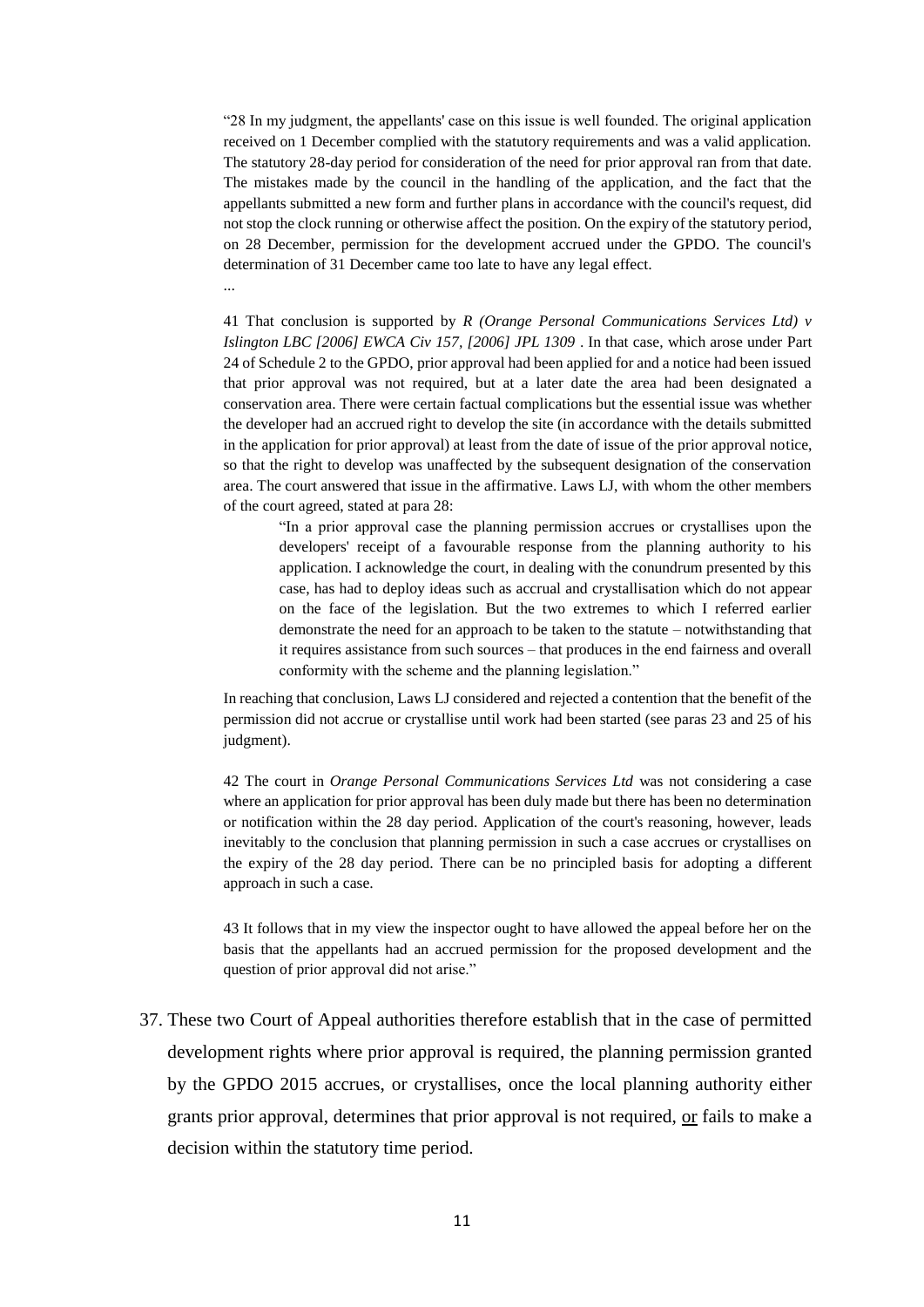38. The GPDO does not make the running of time dependent on a decision by an LPA to accept an application as valid, so time runs from receipt: see *Murrell* at [28].

#### **Commencement and completion**

- 39. Paragraph O.2(2) provides that development under Class O is permitted subject to the condition that it must be completed within a period of 3 years starting with the prior approval date (i.e. the date when prior approval is actually given or the date on which the 56 day period expired without the LPA having notified the applicant of the determination of the application).
- 40. An issue that may arise in practice is the failure of the developer to complete the residential conversion within the requisite 3 year period. What happens if the developer is seeking to create a number of flats, but by the expiry of 3 years has only created some of those flats? If the remainder of the flats are not ready for residential occupation does that mean that the right to create those additional flats is lost?
- 41. The courts have not ruled on this specific issue and opinion among commentators is divided.
- 42. The starting point is that, unlike operational development which is commenced by the starting of work, implementation of planning permission for a change of use occurs only when the material change of use is made. There is no definition of "material change of use" in the Town and Country Planning Act 1990 and the courts have held that the question of whether a material change of use has occurred is one of fact and degree: see e.g. *Barling (David W) Ltd v Secretary of State and Swale DC* **[1980] JPL 594**; *Bendles Motors Ltd v Bristol Corporation* [1963] 1 W.L.R. 2247; and *Miller Mead v Minister of Housing and Local Government* [1963] 2 Q.B. 196.
- 43. The making of a material change of use does not, however, require actual use. In *Impey v Secretary of State for the Environment* (1980) 47 P. & C.R. 157, Donaldson L.J. held that a change of use of premises from a non-residential use to a residential use could take place before the premises are actually used, provided that they were usable for residential purposes.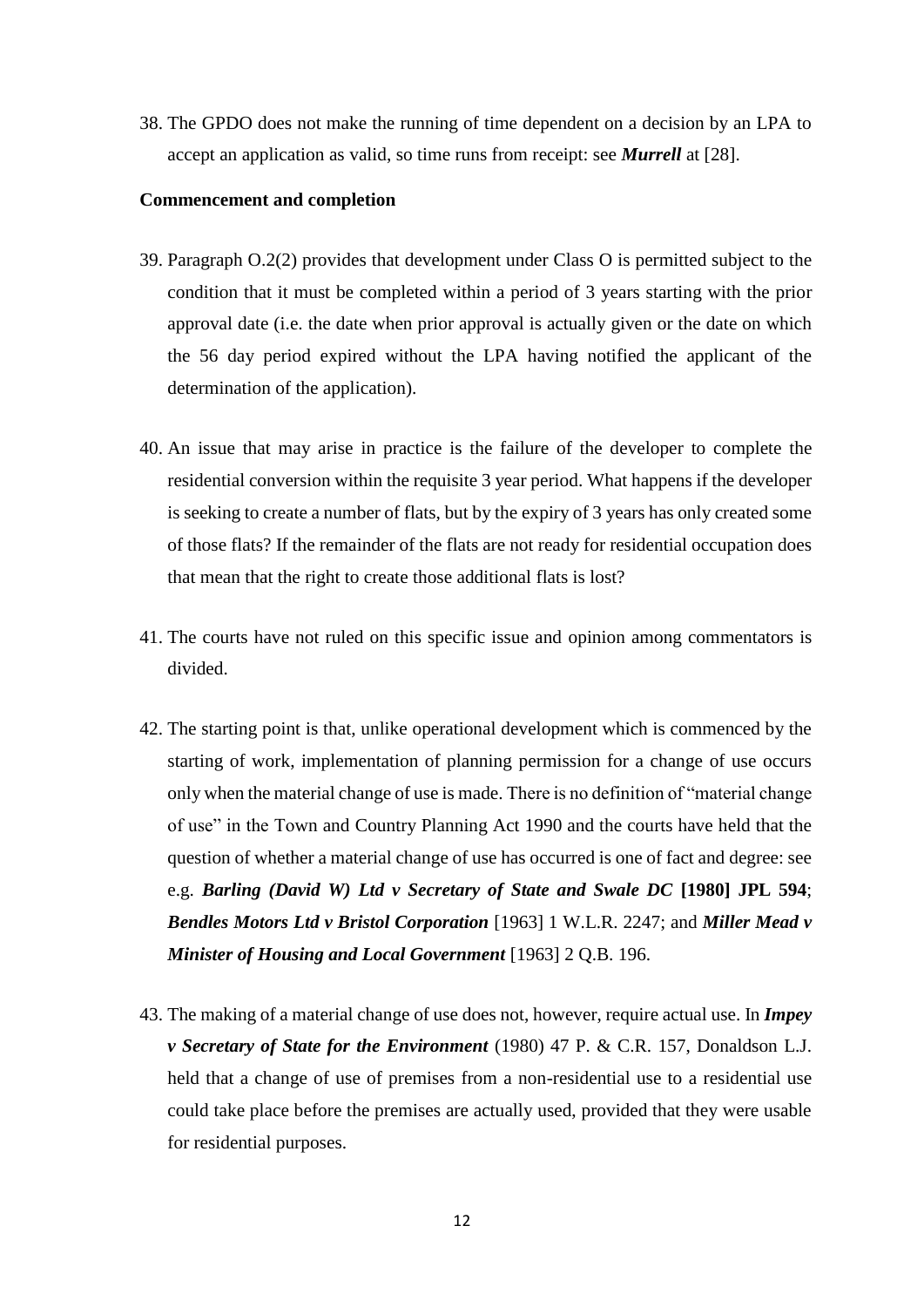# 44. The approach in *Impey* was approved by Lord Mance in *Welwyn Hatfield Council v Secretary of State for Communities and Local Government* [2011] UKSC 15 [2011] 2 A.C. 304:

"27. The cases on abandonment show that use as a dwelling house should not be judged on a dayby-day basis, but on a broader and longer-term basis. Dwelling houses are frequently left empty for long periods without any question of abandonment or of their not being in or of use. A holiday home visited only yearly remains of and in residential use. Of course, such cases usually fall to be viewed against the background of previous active use. In the present case, the question is whether it is right to describe a dwelling house as having or being of no use as a dwelling house, when it has just been completed and its owner intends to occupy it within days. This too is not a question which can sensibly be answered on a day by day basis. It calls for a broader and longer-term view. Support for this is found in *Impey v Secretary of State for the Environment* (1980) 47 P & CR 157. The question before the Divisional Court there was whether development had occurred in the form of a material change of use of a building from the breeding of dogs to residential use. Donaldson LJ said, at pp 161–162:

"Change of use to residential development can take place before the premises are used in the ordinary and accepted sense of the word, and [counsel] gives by way of example cases where operations are undertaken to convert premises for residential use and they are then put on the market as being available for letting. Nobody is using those premises in the ordinary connotation of the term, because they are empty, but there has plainly, on those facts, been a change of use. The question arises as to how much earlier there can be a change of use. Before the operations have been begun to convert to residential accommodation plainly there has been no change of use, assuming that the premises are not in the ordinary sense of the word being used for residential purposes. It may well be that during the course of the operations the premises will be wholly unusable for residential purposes. It may be that the test is whether they are usable, but it is a question of fact and degree."

28. In a later case, *Backer v Secretary of State for the Environment* (1982) 47 P & CR 149, Mr David Widdicombe QC, sitting as a deputy judge, expressed doubt about the decision in Impey. He said (p 154) that, but for it, he would have had no hesitation in accepting an argument that "physical works of conversion, that is, say building operations, cannot by themselves give rise to a material change of use: some actual use is required". Backer is on any view an odd case, and the deputy judge's doubt as to whether any change of use had occurred is understandable, even on the approach in Impey indeed, although he remitted the matter for further consideration, his expressed view was that there had been none. The issue was whether development had taken place before 7 July 1976, in circumstances where all that appears is that the works of conversion were "completed, or substantially completed, by July 1976": see p 151. The owner's brother was sleeping in the building at nights on a mattress which he moved to and from his van every day, since workmen were working during the day: see p 151. Yet the argument was that it was not necessary to consider his activity, and that the result of the physical works of conversion to a residential unit alone sufficed to constitute a material change of use. On any view, the present case involves an altogether simpler and (apart from the deceit underlying it) more conventional scenario.

29. As a matter of law, I consider that the approach taken by Donaldson LJ was correct and is to be preferred to the doubt expressed in Backer. Too much stress has, I think, been placed on the need for "actual use", with its connotations of familiar domestic activities carried on daily. In dealing with a subsection which speaks of "change of use of any building to use as a single dwelling house", it is more appropriate to look at the matter in the round and to ask what use the building has or of what use it is. As I have said, I consider it artificial to say that a building has or is of no use at all, or that its use is as anything other than a dwelling house, when its owner has just built it to live in and is about to move in within a few days' time (having, one might speculate, probably also spent a good deal of that time planning the move)."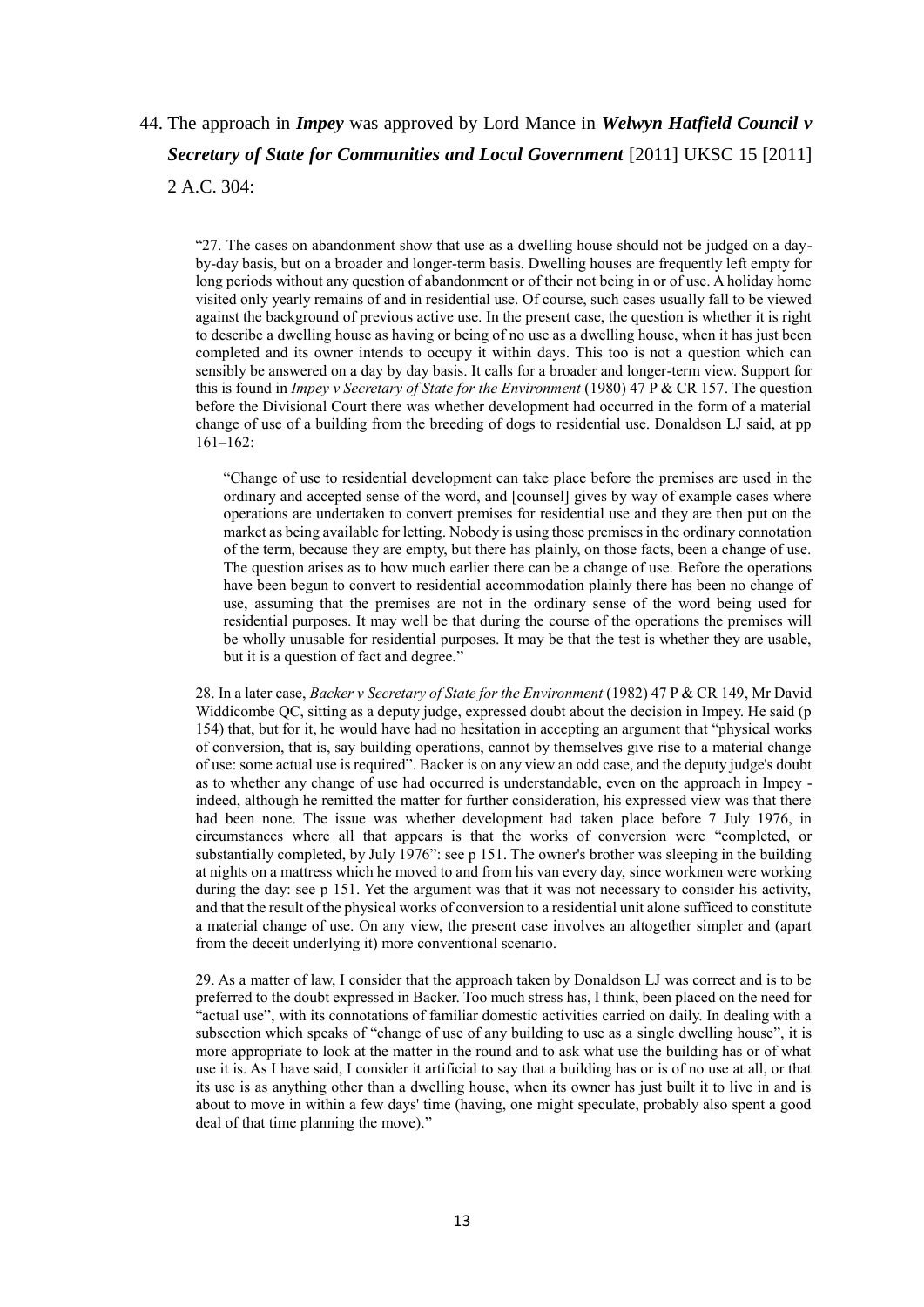- 45. Accordingly, if as a matter of fact and degree applying the *Gravesham* test, the flats in the building are useable for residential purposes, then applying *Impey* and *Welwyn Hatfield* a material change of use will have occurred, the Class O permitted development right will have been implemented and each such flat will have a lawful C3 residential use. Most commentators agree that any new flats created that are useable for residential purposes will constitute a new planning unit and their lawful use will be residential even though other parts of the original office building have not been converted within the 3 year period.
- 46. What then of the unconverted parts of the building? One school of thought was that provided that a percentage (with views ranging from 15% to 50%) of the flats had been completed, that would secure the right to complete the residential conversion of the whole office building. That view was based on the wording of paragraph O.1(c) (now repealed) which stated that development was not permitted if the use of the building falling within Class C3 would begin after 30 May 2016. Commentators argued that this was to be construed as referring to the residential use of (a sufficient) part of the building having begun by that date.
- 47. Paragraph O.1(c) has been replaced by paragraph O.2(2) which provides that development under Class O is permitted subject to the condition that it must be completed within a period of three years starting with the prior approval date. On its face, this appears to require that all the flats have been created within 3 years. Moreover, development that does not comply with a condition subject to which permitted development is allowed does not qualify as permitted development at all. That would appear to jeopardise any flats that had been created as part of the incomplete office to residential conversion.
- 48. It is perhaps more likely that the courts would take a pragmatic view and hold that flats that have been created would be lawful, notwithstanding the failure to complete all of the flats given that it is unlikely to be practicable for those parts of the building already in residential use to revert to office use. There is a significant risk that the right to complete the remaining flats would, however, be lost after 3 years.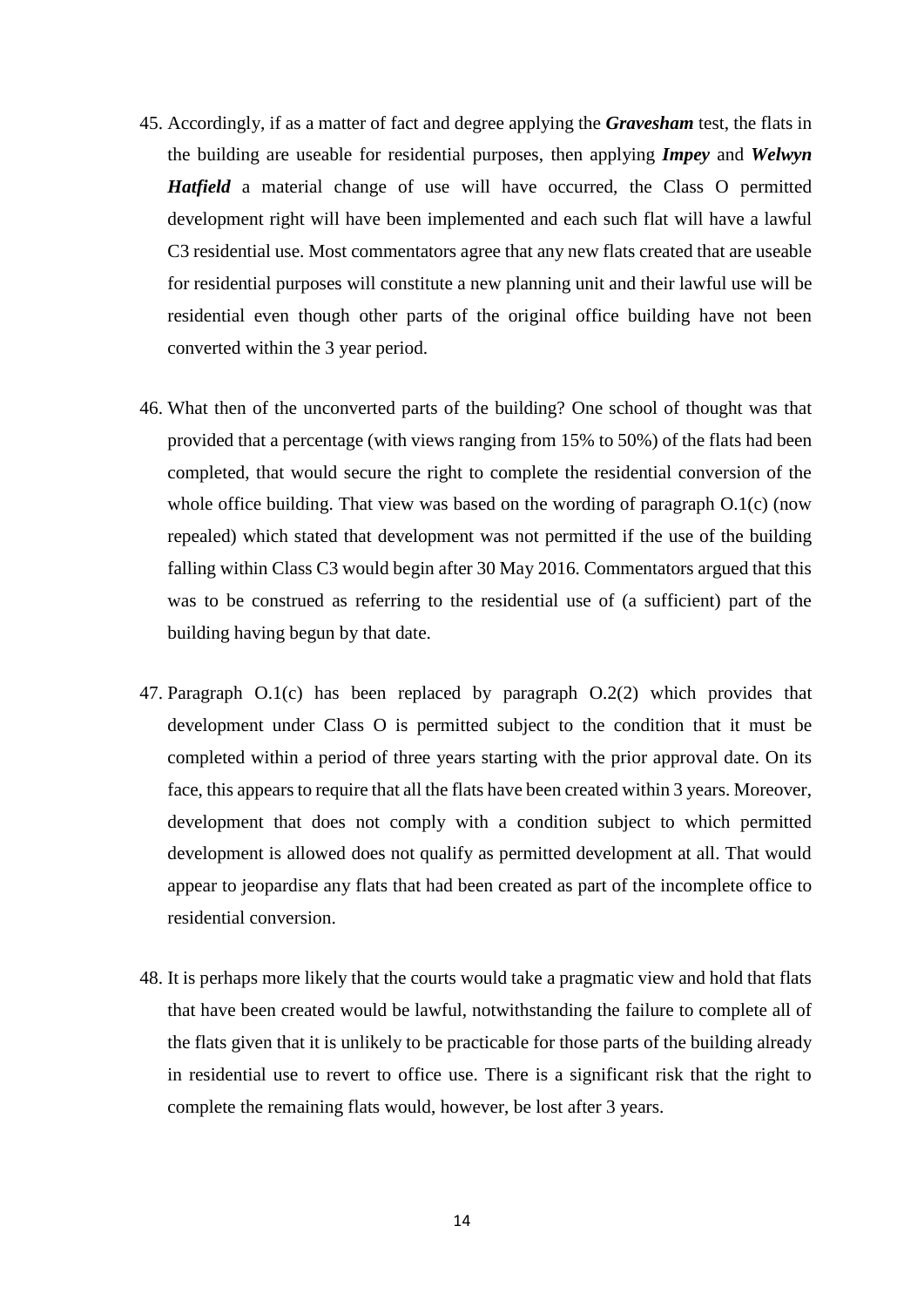#### **Availability of other permitted development rights**

49. Unlike many other permitted development rights authorising a change of use to dwellinghouses, Class O does not exclude the permitted development rights under Part 1 of the GPDO that allow various developments within the curtilage of a dwellinghouse, plus the alteration and enlargement of the dwellinghouse itself. NB, however, Article 2(1) of the GPDO which provides that "dwellinghouse" (except for the purposes of Part 3 of the Second Schedule –permitting changes of use) does not include a building containing one or more flats, or a flat contained within such a building. In other words, permitted development under Part 1 is excluded by Article 2(1) where residential conversion under Class O creates one or more flats, but not if the building converted under Class O does not contain a flat or flats.

## **Don't forget CIL**

50. Do not forget to check whether or not the conversion gives rise to Community Infrastructure Levy liability. As the PPG advises:

#### **Is development carried out under the General Permitted Development Order liable to a Community Infrastructure Levy charge?**

Development carried out using permitted development rights can be liable to pay a Community Infrastructure Levy charge. This depends on when development commences and whether there is a community levy charge in place. A developer would not be required to pay a charge where permitted development was commenced before 6 April 2013 or otherwise before a charging schedule was in effect. Where development is commenced after 6 April 2013 and a charging schedule is in place, they would be liable to pay a charge.

Paragraph: 025 Reference ID: 13-025-20140306

#### **Residential conversion of A1 (shop), A2 (services) or launderette**

- 51. Class M of Schedule 2, Part 3 of the GPDO 2015 contains four permitted development rights:
	- (1) Class  $M(a)(i)$  permits the change of use of a building from a use within Use Class A1 (shops) or A2 (financial and professional services) to a use falling within Use Class C3 (dwellinghouses);
	- (2) Class  $M(a)(ii)$  permits the residential conversion of a betting office or pay day loan shop, or launderette;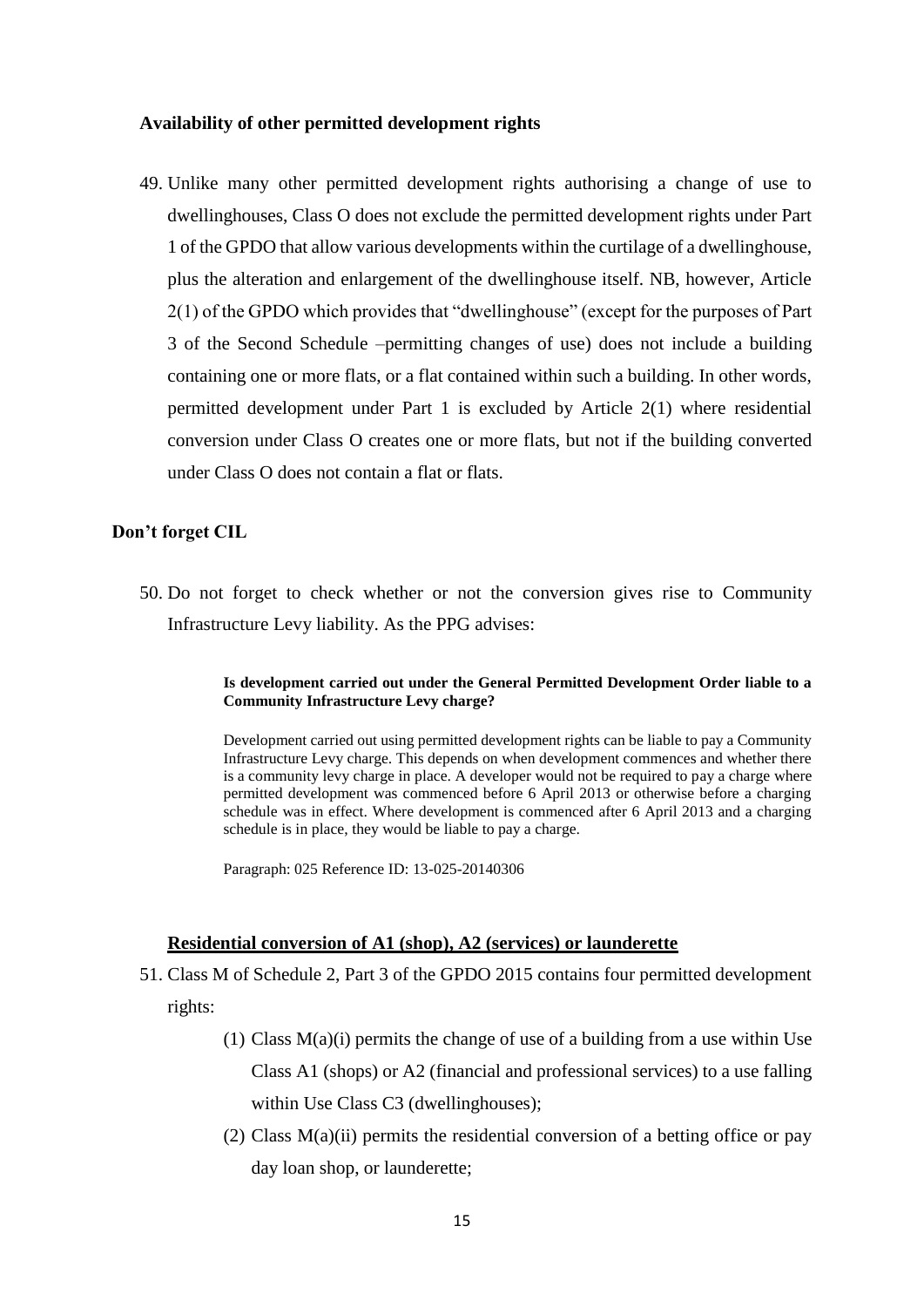- (3) Class  $M(a)(iii)(aa)$  permits the residential conversion of a building from a mixed use as a dwellinghouse and as a betting office or pay day loan shop or launderette; and
- (4) Class M(a)(iii)(bb) permits the residential conversion of a building from a mixed use as a dwellinghouse and as a use falling within Use Class A1 or A2 (whether that mixed use was granted permission under Class G of Part 3 or otherwise).
- 52. Unlike Class O, Class M also permits building operations that are reasonably necessary to convert the building to a use falling within Use Class C3: paragraph M(b) (see below).

## **The need for a qualifying use**

- 53. Development is not permitted by Class M where the building was not used for one of the uses referred to in Class M(a) on 20 March 2013 or, in the case of a building which was in use before that date but was not in use on that date, when it was last in use: Paragraph M.1(a).
- 54. Development is also not permitted by Class M if the Class A1 (shops) or A2 (financial and professional services) use was permitted only by Part 3 of the GPDO 2015: Paragraph M.1(b).

## **Exclusions**

- 55. Unlike Class O, the Class M permitted development right is also excluded within conservation areas and World Heritage Sites: Paragraph  $M(1(g) -referring to Article$ 2(3) land.
- 56. The Class M right is excluded if the building is a listed building by paragraph M.1(g)(v).

## **Floor space limit**

57. The cumulative floor space of the existing building changing use under Class M must not exceed 150 sq, and the change of use (together with an previous change of use under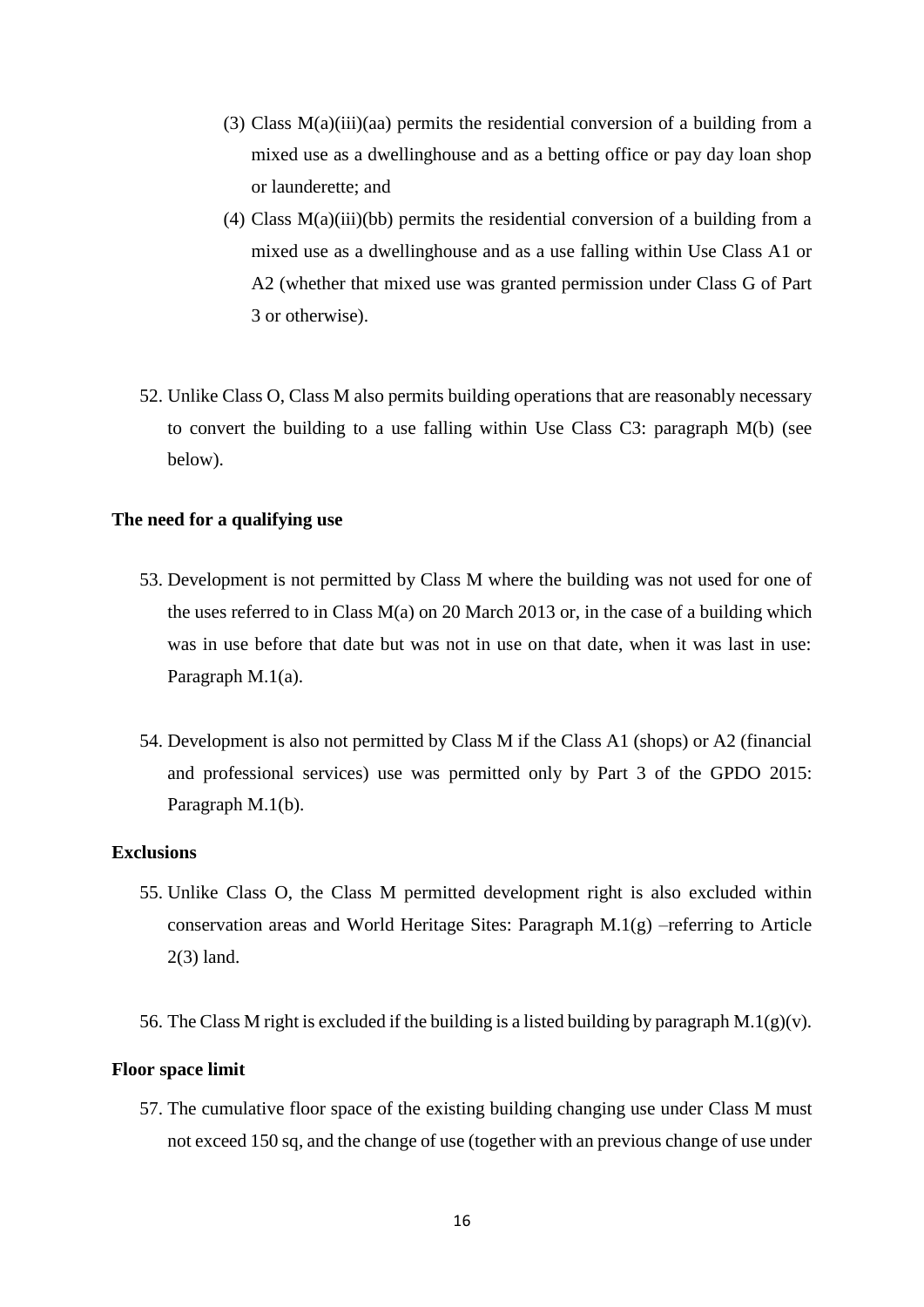Class M) must not result in more than 150 sq m of floor space in the building having changed use under Class M: paragraph M.1(c),(d).

58. Floorspace means the total floorspace in a building or buildings: Article 2(1) GPDO 2015. Accordingly, it includes all internal floorspace whether or not it is operational or "useable" floorspace.

#### **Limits on building operations**

- 59. Class M grants planning permission for a material change of use and "building operations reasonably necessary to convert the building…to a use falling within Class C (dwellinghouses)": paragraph M(b).
- 60. Paragraph M.1(f) prohibits demolition other than "partial demolition which is reasonably necessary to convert the building to a falling within Class C (dwellinghouses)".
- 61. Paragraph M.1(e) also restricts new building by providing that development is not permitted if it would "result in the external dimensions of the building extending beyond the external dimensions of the existing building at any given point".

#### **Prior approval**

- 62. Before commencing development under Class M, paragraph M.2 requires that the developer must apply to the LPA for a determination as to whether prior approval will be required as to:
	- (a) Transport and highways impacts of the development;
	- (b) Contamination risks in relation to the building;
	- (c) Flooding risks in relation to the building;
	- (d) Whether it is undesirable for the building to change to a residential use because of the impact of the change of use
		- (i) on adequate provision of services of the sort that may be provided by a building falling within Use Class A1 (shops) or Use Class A2 (financial and professional services), or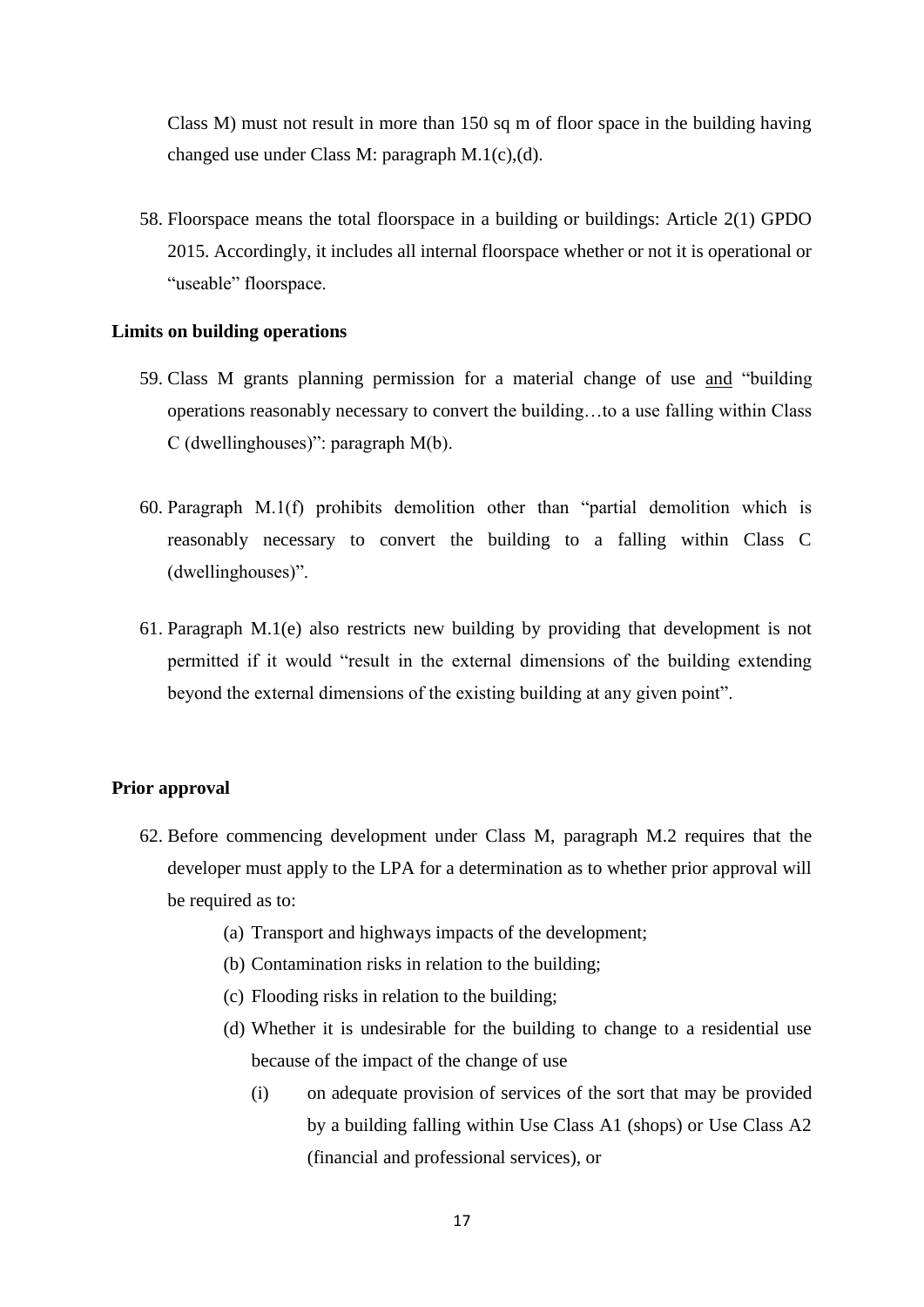- (ii) where the building is located in a key shopping area, on the sustainability of that shopping area;
- (e) the design or external appearance of the building.

# **Commencement and completion**

63. Development under Class M(a) or M(b) must be completed within a period of 3 years starting with the prior approval date: paragraph M.3(3)(a).

#### **Residential conversion of amusement arcade/centre or casino**

- 64. Class N(a)(i) of Schedule 2, Part 3 of the GPDO 2015 permits the change of use of a building and any land within its curtilage from use as an amusement arcade/centre to a use falling within Use Class C3 (dwellinghouses). Class  $N(a)(ii)$  permits the residential conversion of a casino.
- 65. Unlike Class O, Class N also permits building operations that are reasonably necessary to convert the building to a use falling within Use Class C3: paragraph N(b).

# **Exclusions**

66. Permitted development is excluded where the building is a listed building, or within the curtilage of a listed building. It is also excluded within a World Heritage Site, a safety hazard area, and a military explosives area. There is no prohibition in respect of the conversion of a building in a conservation area.

#### **Floorspace limit**

67. The cumulative floor space of the existing building changing use under Class N must not exceed 150 sq m, and the change of use (together with any previous change of use under Class N) must not result in more than 150 sq m of floor space in the building having changed used under Class N: paragraph N.1(b),(c).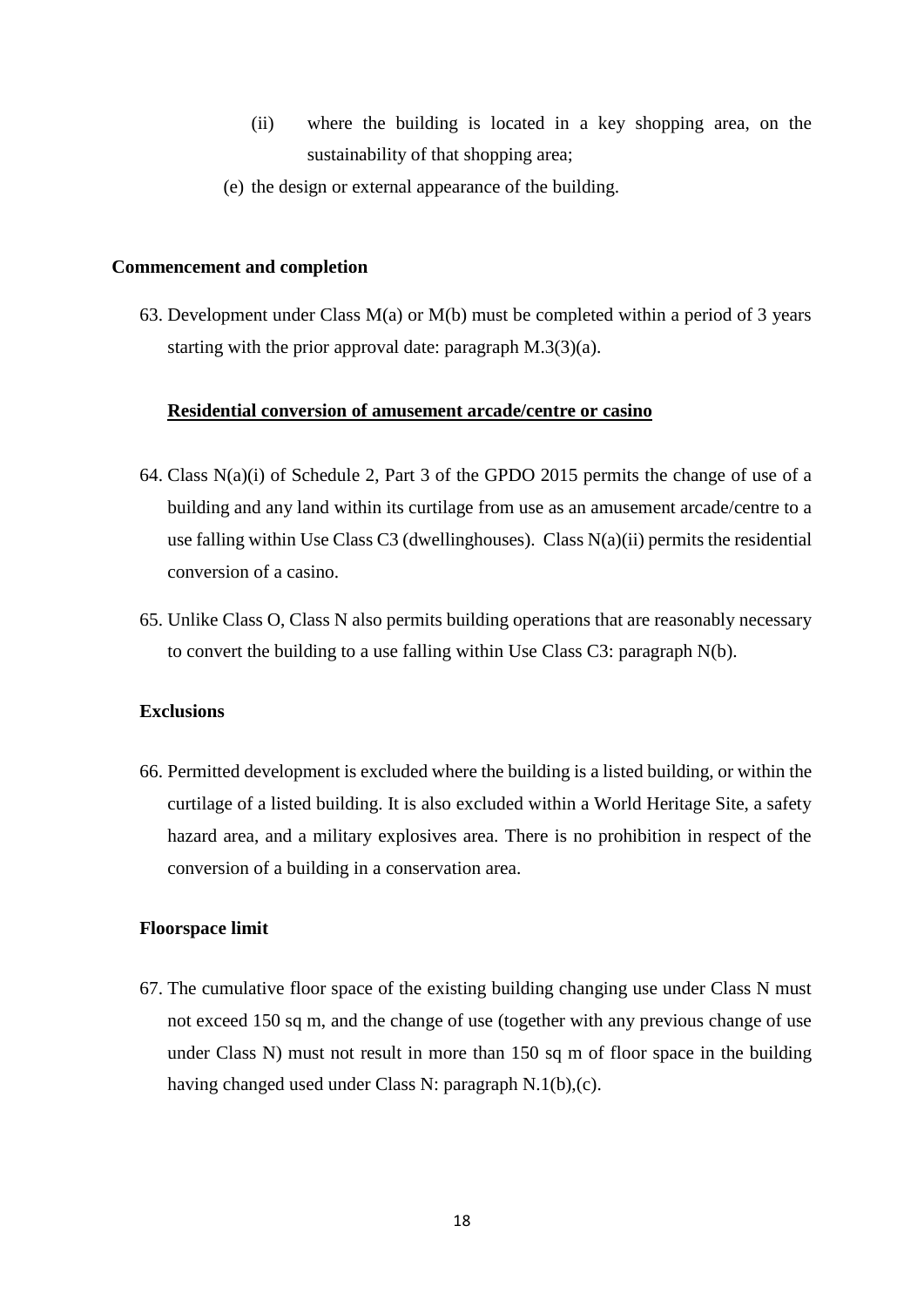#### **Limits on building operations**

- 68. The building operations permitted under Class N(b) are restricted to what is reasonably necessary for the building to function as a dwellinghouse, and any partial demolition must also be limited to the extent reasonably necessary to carry out the building operations permitted by Class N. Thus, substantial demolition or reconstruction/replacement of the existing fabric would exceed what is permitted.
- 69. Additionally, development under Class N(b) must not consist of building operations other than the installation or replacement of windows, doors, roofs, or exterior walls, or water, drainage, electricity, gas or other services, to the extent reasonably necessary for the building to function as a dwellinghouse, and partial demolition to the extent reasonably necessary to carry out the building operations listed there: paragraph N.1(d).

#### **Prior approval**

- 70. Before beginning the development, paragraph N.2 requires that the developer must apply to the LPA for a determination as to whether the prior approval of the LPA will be required as to:
	- (a) Transport and highways impacts of the development;
	- (b) Contamination risks in relation to the building;
	- (c) Flooding risks in relation to the building;
	- (d) The design or external appearance of the building.

## **Commencement and completion**

71. Development under Class N(a) or N(b) must be completed within a period of 3 years starting with the prior approval date: paragraph N.2(3).